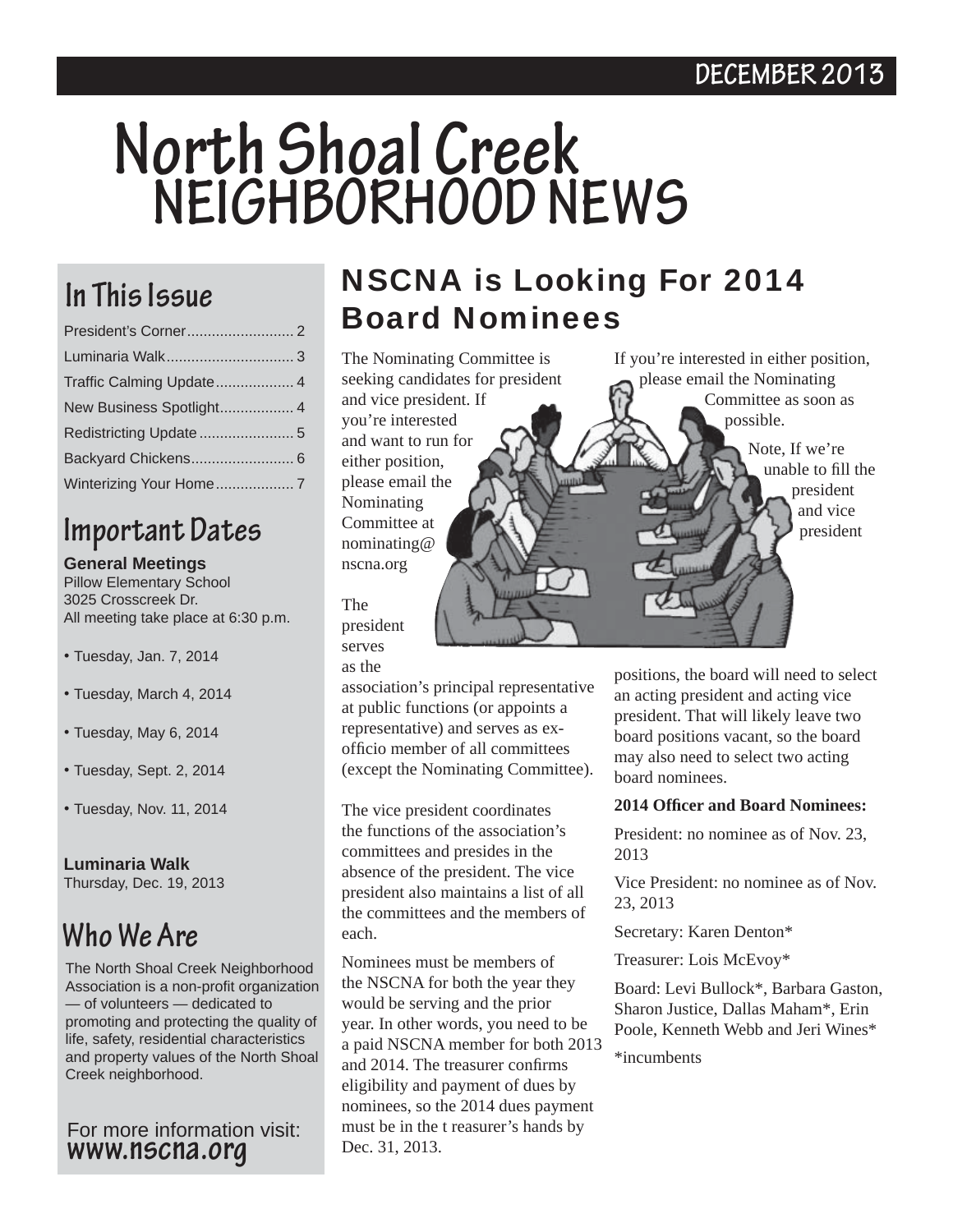### **Neighborhood News DECEMBER 2013 Issue**

A quarterly newsletter for the North Shoal Creek Neighborhood Association (NSCNA)

**Editor**: newsletter@nscna.org

#### **Contributors/Volunteers**:

Kenneth Webb, Amelia Cobb, Erin Poole

#### NSCNA 2013 Board

| <b>President:</b>      | Kenneth Webb<br>president@nscna.org                              |
|------------------------|------------------------------------------------------------------|
| <b>Vice President:</b> | Vacant<br>vp@nscna.org                                           |
| Secretary:             | Karen Denton<br>secretary@nscna.org                              |
| Treasurer:             | Lois McEvoy<br>treasurer@nscna.org                               |
| Directors:             | Levi Bullock<br>Max Kroschel<br>Dallas Maham                     |
|                        | Neal Pavlic<br>Claudia Perez<br><b>Justin Tapp</b><br>Jeri Wines |
|                        |                                                                  |

Directors Email: directors@nscna.org

### **Committees**

| <b>Beautification:</b> | beautification@   |
|------------------------|-------------------|
|                        | nscna.org         |
| <b>Bylaws:</b>         | bylaws@nscna.org  |
| Development:           | development@      |
|                        | nscna.org         |
| Media:                 | media@nscna.org   |
| <b>Membership:</b>     | membership $@$    |
|                        | nscna.org         |
| Safety:                | safety@nscna.org  |
| Social:                | social@nscna.org  |
| Traffic:               | traffic@nscna.org |

**NSCNA** PO Box 66443 Austin, TX 78766-0443

| Our Website:<br>Membership: | www.nscna.org<br>www.nscna.org/join |
|-----------------------------|-------------------------------------|
| Email List:                 | www.nscna.org/elist                 |
| Calendar:                   | www.nscna.org/calendar              |

### President's Corner

In January 2014, my two year tenure The NSCNA is currently seeking a as president will end. Officers and directors for 2014 will be elected at the Jan. 7 Annual Meeting to lead this association. I want to thank all the officers, directors, committee chairs, committee members for their service and for assisting me during these past two years.

I also want to express my appreciation for the many volunteers who have worked diligently to plan and conduct the various activities of the association, such as neighborhood garage sales, July 4th Parade and Celebration, National Night Out and the Lunimaria Walk.

A special thank you goes to Claudia Perez for her work as newsletter editor since June 2012. Since then she has put together five great newsletters, and this is her last.

She has decided to end her service as editor and let someone else assume that role. Thank you Claudia for the outstanding job you have done as editor!

newsletter editor. The simple fact is that without an editor we cannot have another newsletter. If you are interested, or if you wish to suggest someone who might be interested, please send an email to newsletter@nscna.org.

As I step aside as president, I have agreed to serve another year as director. If elected, that will be my fourth and final year to serve as an officer or director, in accordance with the bylaws.

I wish to encourage all members to join one or more committees and help out to conduct the association activities.

### **Your North Shoal Creek Expert**

My marketing and negotiating strategies consistently sell homes for more money faster. Ask to see my results in North Shoal Creek.

> **Jennifer Mehis** Certified Negotiation Expert **Broker Associate** 512.217.1887 jen@realtyaustin.com



512.217.1887

realty/austin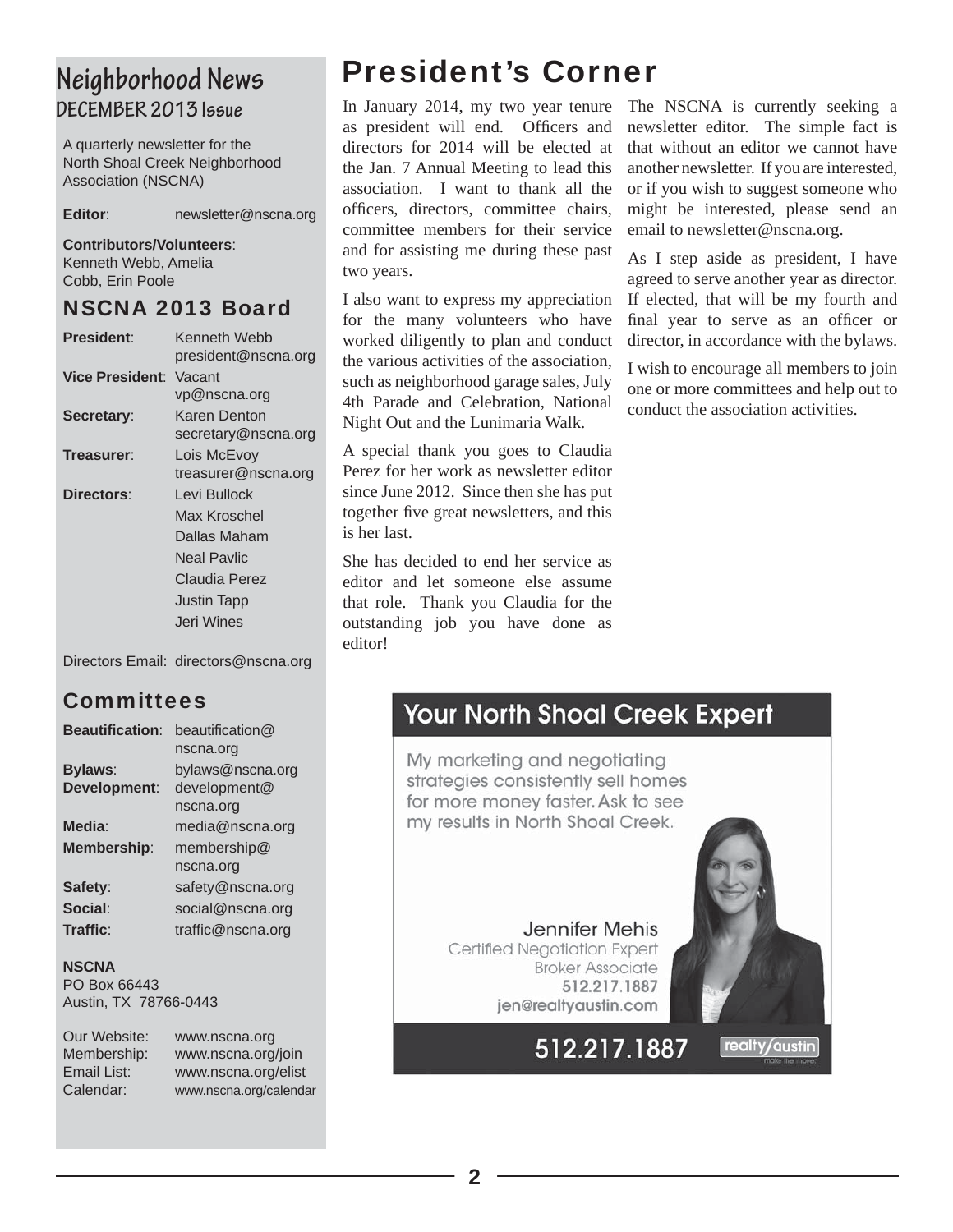### Luminaria Walk on Dec. 19

Come out and celebrate the holiday season with light. Neighbors are invited to take a break from all the hustle and bustle and come together to visit, walk and reflect with neighbors.

On Thursday, Dec. 19 we will be lighting up the track at Pillow Elementary School with luminaries from 6 p.m. to 8 p.m. for our Annual Luminaria Walk.

Luminaries are white paper bags weighed down with sand and illuminated with tea light candles. It really is a beautiful event. We also invite folks to create their own lanterns to bring and parade around the track. Cookies and hot cocoa will also be provided for everyone to enjoy.

Please join us —neighbors, students, families and friends — and come together at this festive event!

Volunteers are still needed to help set up before the event and clean up afterward.

Please contact Amelia Cobb at akhcobb@gmail.com or (512) 364-5519 if you would like to help at any of the following shifts:

- Shift 1: From 4 p.m. to 5:30 p.m. to assemble the luminaries and place them around the track.
- Shift 2: From 5:30 p.m. to 6 p.m. to light the luminaries.
- Shift 3: From 8 p.m. to 9 p.m. to clean up after he event.

Looking forward to seeing y'all there!





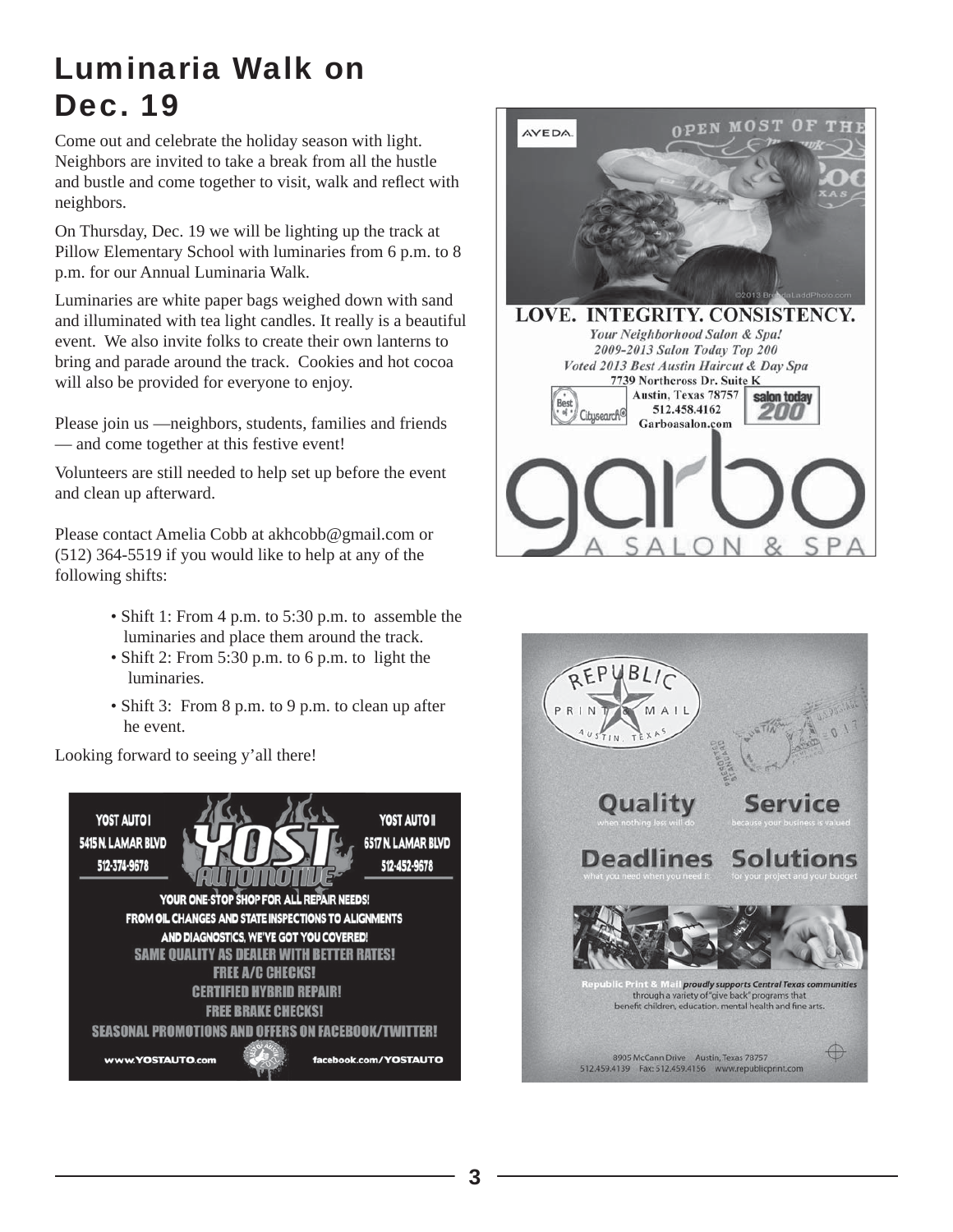### **Traffic Calming Update**

Construction has begun on the traffic calming devices on Rockwood Lane between Steck Avenue and West Anderson Lane.

Construction of traffic calming devices on Rockwood Lane between Steck Avenue and Burnet Road is anticipated in the near future.

### New Business Spotlight: Blue Banjo Fajitas

Another new restuarant has opened near Lowe's called Blue Banjo Fajitas, located at 3301 Steck Avenue, Ste. 105.

Blue Banjos' fajitas comes with your choice of chicken, pork, beef or portabella mushrooms on flour or corn tortillas for about five dollars. Cheese, guacamole or sour cream with those fajitas costs an extra buck or two and portion sizes are plentiful.

Help support local businesses in the area and check out Blue Banjo Fajitas. For more information, visit bluebanjofajitas.com or call (512) 298-1813.

Anji Little Independent Consultant 512-750-0138 nowicks4me@att.net www.looknowick.com Scentsy Grace Adele





# Family. Friends. Community.

Ryan William Landers, Agent 8405 Burnet Road Austin, TX 78757 Bus: 512-454-4536 ryan@ryanlanders.com M - Th 9am - 7pm F - 9am - 5pm Sat - 9am - 3pm

### We're all in this together.

State Farm® has a long tradition of being there. That's one reason why I'm proud to support North Shoal Creek Neighborhood News.

*Get to a better State® .* 

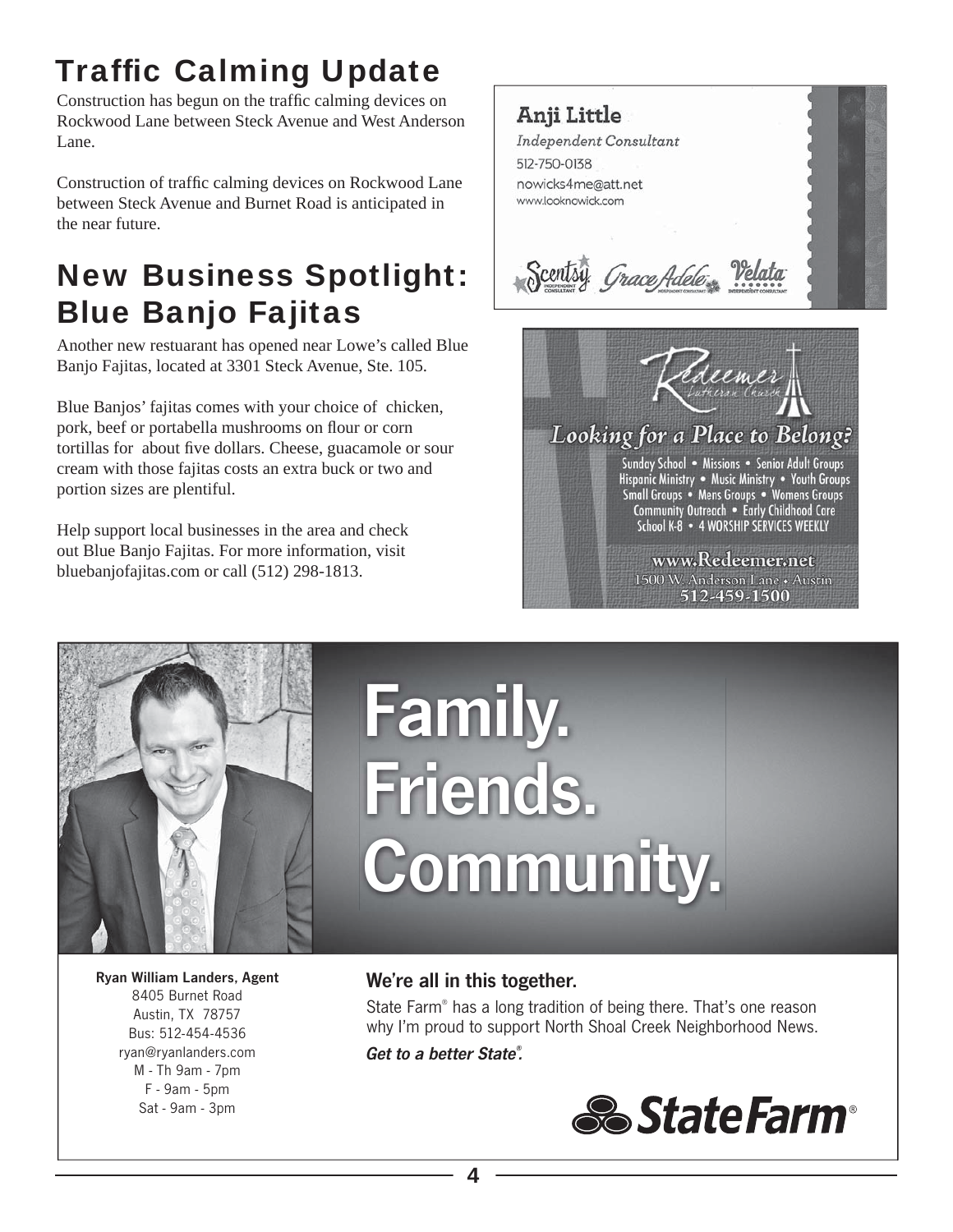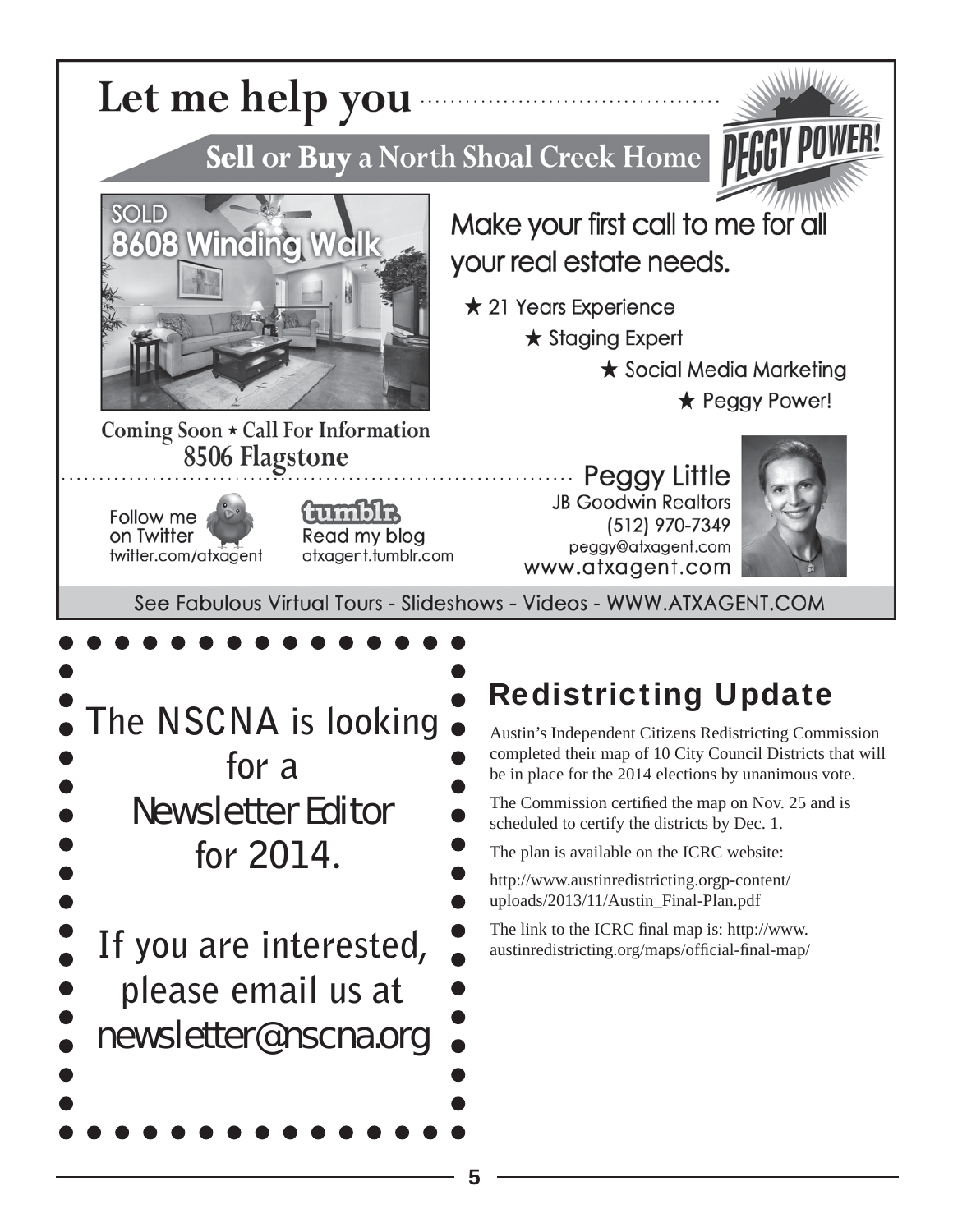



**SANDY PERKINS** 

#### YOUR REALTOR YOUR NEIGHBOR

512-797-7375

My listing at 8205 Rockwood received multiple offers and sold in one week. If you are contemplating selling this year, call me and I will assist you in getting the highest price possible for your home. I have been in the business longer than any of my competitors that market our area and have sold over 66 homes in our area!



### Backyard Brood: Chickens for Fun, Fresh Eggs and Good Nutrition

As the slow food movement and shift to natural diets grows alongside sustainability and concerns about industrial and processed foods, backyard chickens are becoming more and more appealing.

The Austin City Code allows residents to have chickens on their property as long as the coop for two or more is 50 feet from a neighboring residence or business.

The appeal of having chickens goes beyond just the eggs. Not only are they entertaining to watch, but they help produce compost, eat bugs and are low maintenance.

If you want to start a flock, the first step is to build or buy a coop. Chickens may be set free to roam the yard during the day, but should be locked up at night to keep them safe from urban predators such as possums,

stray dogs, and raccoons.

If you do not want them roaming around your lawn, you may want to look into building a chicken run or a chicken tractor. A chicken tractor is a mobile coop that will allow the hens to keep your yard bug-free and well-fertilized.

Setting up a backyard brood does take an initial

investment., from the cheapest set-up cost – with factory raised birds (\$11 each), the simplest store-bought starter coop (\$125), a feeder and waterer (\$15 to \$20 each) and basic feed – at a little over \$200.

Every year, the Funky Chicken Coop Tour offers a tour of coops around town and resources. Both Callahan's and the other local source for chickens and supplies, Buck Moore

Feed & Pet Supply, are two helpful places to find more information, and they are ready and willing to assist and answer questions.

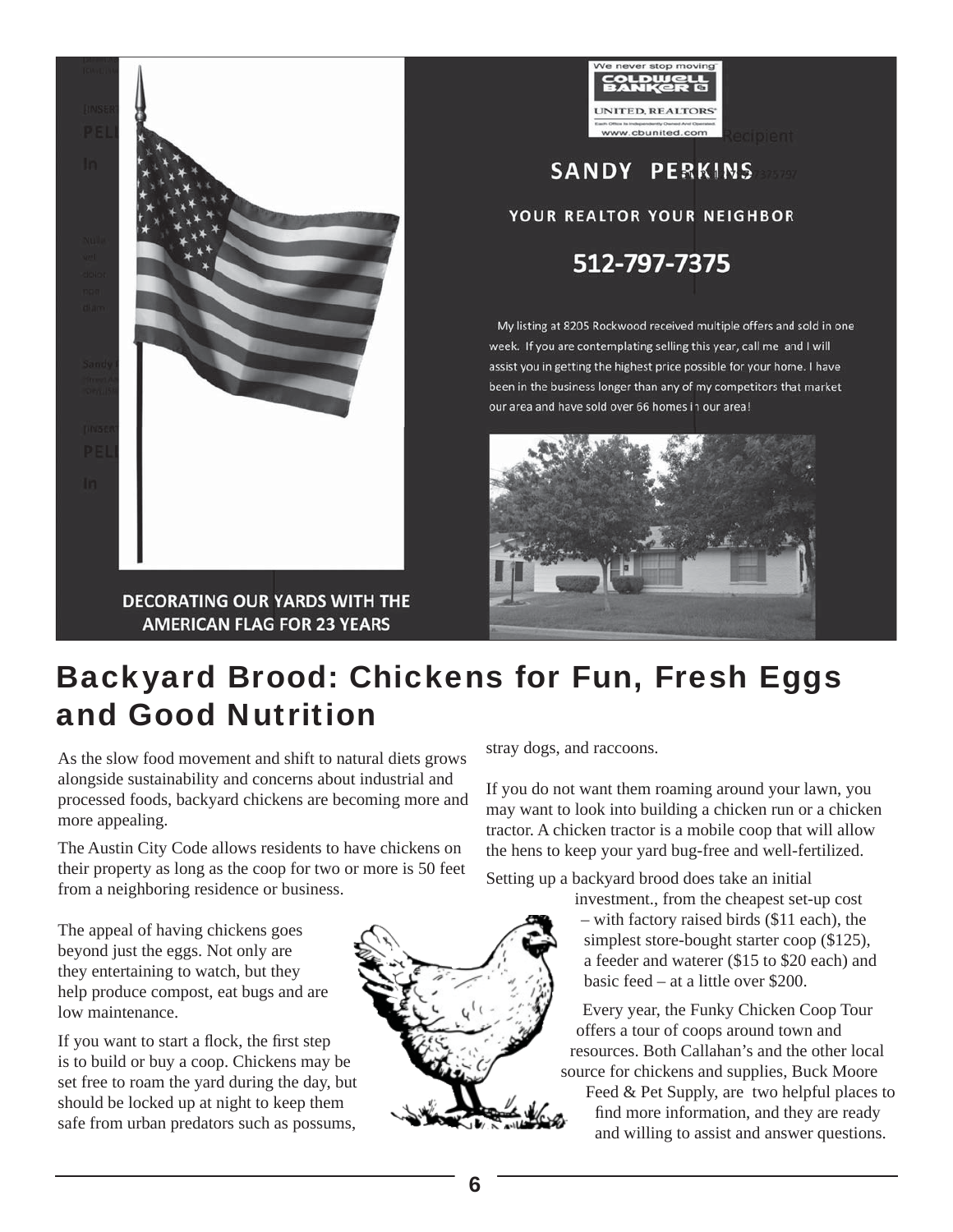### Tips to Winterizing Your Home

Here are tips to start winterizing your home this fall for not only a cost savings but to increase your home's comfort:

#### **1. Keep An Eye On The Thermostat**

Before you leave your home, make sure that you either turn down or turn off the heat.

Between 50 to 70 percent of energy costs of a typical household goes toward heating and cooling expenses.

Turning down the heat by only one degree can reduce heating costs by as much as one to three percent. Programmable thermostats are available, making managing the temperature in your home even easier. With a one-time, \$50 investment, you can save about \$180 a year.

#### **2. Use Plastic Window Insulation**

Consider applying window insulation to your home's windows. These special plastic sheets serve as an additional barrier against the external temperatures and will improve your windows' ability to prevent heat loss. When applied correctly they are

virtually invisible.

Another option is to install the more advanced "low-e" film to your windows' glass or upgrading your home's windows to energy-efficient



ones if you don't have them already.

You may qualify for a credit on your federal taxes that gives you back 30 percent of the cost, up to a maximum of \$1,500. Check the rate for the current tax year.

#### **3. Get An Energy Monitor**

An energy monitor measures how much electricity the household is

currently using and can forecast what your energy bill will be for the month. Studies have shown that people who used this device made a conscious effort to cut down on energy consumption. A model like The Energy Detective costs roughly \$139. You could see savings of 15 to 20 percent during each billing cycle. It allows you to identify the energy wasters and reduce their usage. Over the course of a year, this can add up to several hundred dollars in savings.

#### **4. Get A Heater Tune Up**

All heating systems, whether a heat pump, a gas boiler, a furnace, or a gas log fireplace can benefit performancewise from an inspection and tuneup.

By getting your heating system tuned up in the fall, you can save money on your electric bill all winter, avoid costly repairs and ensure comfort all season long.